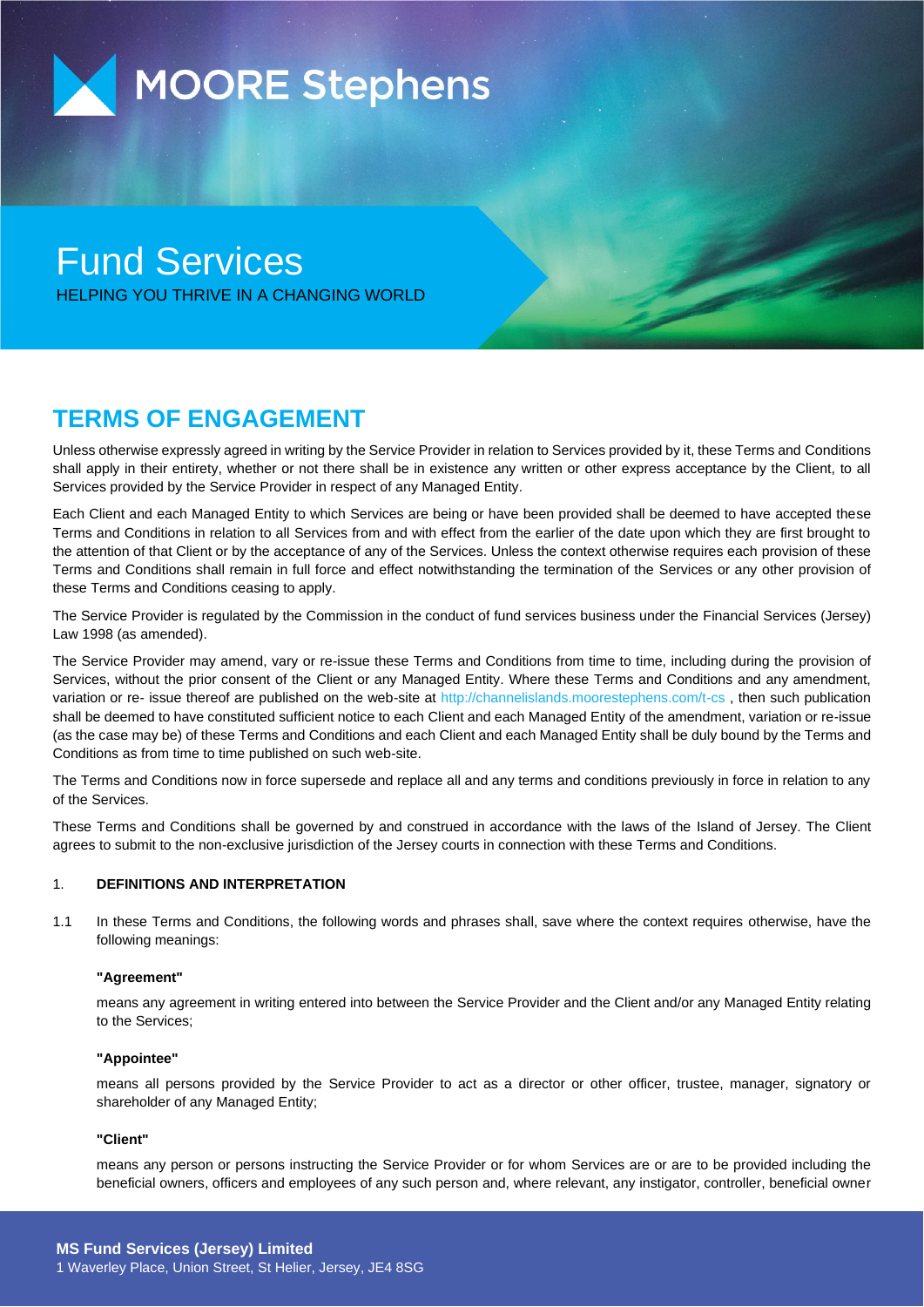or settlor of a Managed Entity and shall include, where relevant, any Managed Entity. In the case of more than one person "Client" shall mean such persons jointly and severally, including the survivor or survivors of them and, in the case of individuals, including the heirs, personal representatives, estates, and assigns of each of them and, in the case of a company or other body corporate, including its successors and assigns;

## **"Commission"**

means the Jersey Financial Services Commission;

## **"Employees"**

means the employees, directors, officers and consultants (as appropriate) of the Service Provider;

#### **"Due Diligence Review"**

means the processes established by the Service Provider from time to time as required under the law and undertaken from time to time to verify identity, source and provenance of wealth and assets and to assess the risk of a particular relationship;

#### **"Engagement Letter"**

means any letter and attachments (including these Terms and Conditions) sent to the Client which sets out the terms of the contract between the Service Provider and the Client and any Managed Entity;

#### **"Fee Schedule"**

means any schedule of fees and charges for the time being in force issued by the Service Provider in relation to any of the Services;

## **"Managed Entity"**

means any company, foundation, partnership, trust, association (whether incorporated or unincorporated) or other person or entity in respect of which Services are provided;

#### **"Moore Stephens"**

means MS Fund Services (Jersey) Limited (or, where relevant, such other appropriately regulated Moore Stephens entity or entities as may act as a Jersey fund administrator from time to time), its legally and beneficially owned subsidiaries, branches, associated and related entities and affiliates wherever situated (in each case including companies and partnerships) and their respective successors in title;

#### **"Service Provider"**

Means the Moore Stephens entity which provides Services, or on behalf of whom Services are provided, to the Client:

#### **"Services"**

means the trust and/or corporate or other services to be provided by, or on behalf of, the Service Provider as may be specified in any Agreement or Engagement Letter and any other services carried out or performed for or on behalf of, or in connection with (whether before or after its establishment), the management and/or administration of any Managed Entity by the Service Provider, or by any Appointee or Employee; and

#### **"Terms and Conditions"**

means these terms and conditions as amended from time to time.

- 1.2 In these Terms and Conditions unless the context otherwise requires, the singular includes the plural, the masculine includes the feminine and the neuter and vice versa, and "including" means "including, without limitation".
- 1.3 References to "Clauses" herein are to Clauses of these Terms and Conditions.
- 1.4 Clause headings are inserted for convenience only and shall not affect the construction of these Terms and Conditions.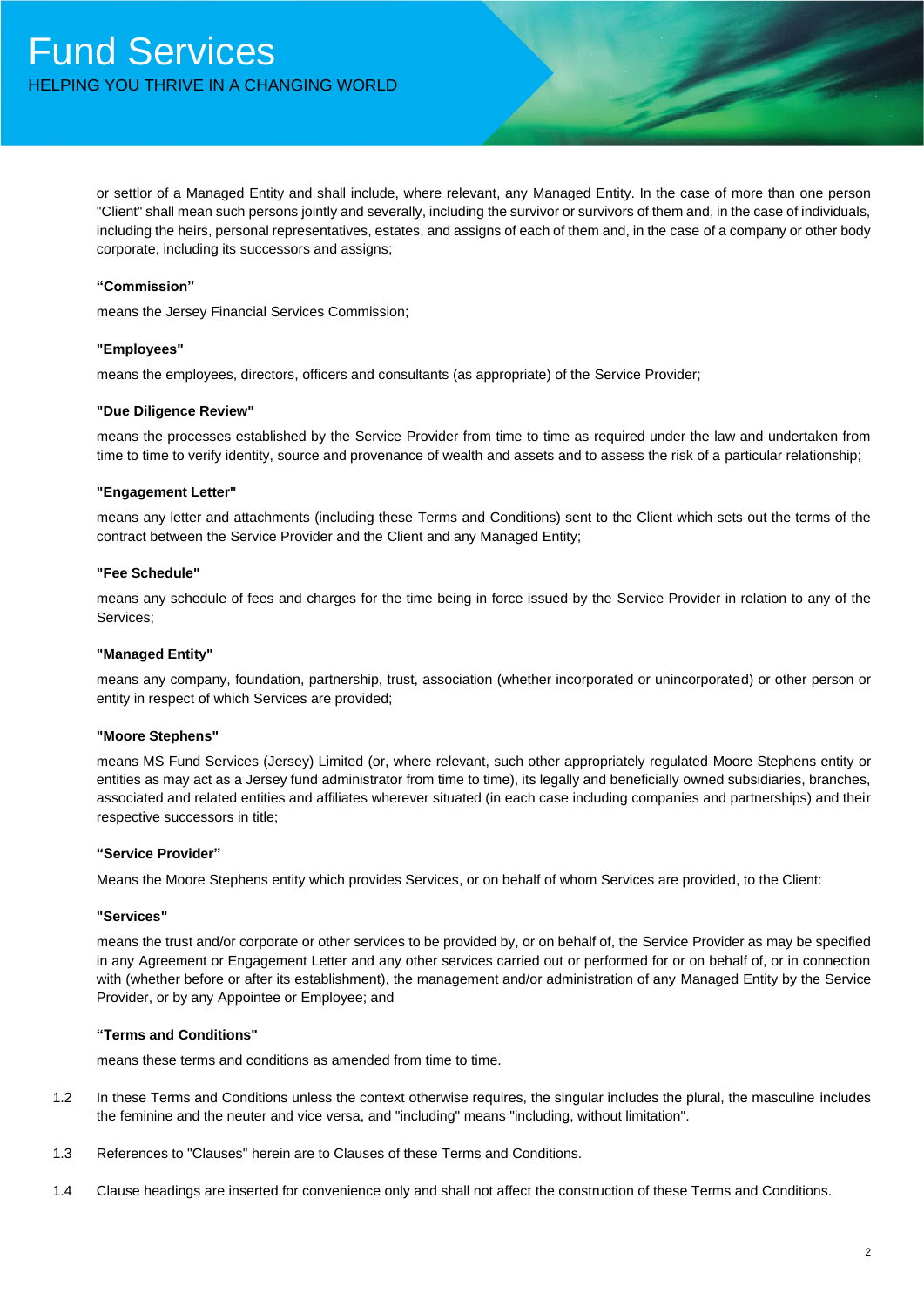## 2. **PROVISION OF SERVICES AND GENERAL AUTHORITY**

- 2.1 The Service Provider will provide, or arrange to provide, every Managed Entity and/or the Client with such trust and corporate services and related services (which may include estate administration services) as may be indicated in any Agreement or Engagement Letter or as otherwise agreed from time to time between the Client and the Service Provider.
- 2.2 The Services are subject to all applicable laws, regulations, rules, requirements, practices and guidelines in any relevant jurisdiction.
- 2.3 The Service Provider is authorised by the Client to do anything which is reasonably necessary either to perform the Services or to comply with any applicable laws and/or regulations in any relevant jurisdiction. For the avoidance of doubt the Service Provider may seek advice or services from other advisers without the consent of the Client or any Managed Entity and charge the cost of obtaining such advice or services to the Client or any Managed Entity as a disbursement.
- 2.4 No Service Provider, other Moore Stephens entity, Appointee or Employee shall be deemed to have any information from the provision of any services other than the Services.

## 3. **TAX AND OTHER PROFESSIONAL ADVICE**

- 3.1 The Client represents and undertakes that it has taken at its own expense appropriate tax, legal, financial and accounting advice with regard to the establishment, use and management of every Managed Entity. The Service Provider does not provide tax, legal, financial or accounting advice as part of the Services or otherwise unless specifically agreed.
- 3.2 It remains the on-going responsibility of the Client to obtain any specialist advice and to supply copies of such advice to the Service Provider. This extends to all transactions undertaken by the Service Provider on behalf of the Client in respect of every Managed Entity. None of the Service Provider, the Appointees or the Employees shall incur any liability in connection with any specialist advice supplied to the Service Provider.
- 3.3 The Service Provider shall not be under any obligation in any circumstances (unless otherwise agreed with the Client in writing) to:
	- 3.3.1 notify the Client of any change (whether a change in law, policy, facts or otherwise) which may affect any advice or opinion provided by or on behalf of the Client to the Service Provider; or
	- 3.3.2 advise the Client or undertake any investigation as to such changes which may affect the Client's affairs generally.

#### 4. **4.REMUNERATION AND EXPENSES**

- 4.1 The Service Provider shall be entitled to remuneration (including any taxes chargeable in relation thereto) for the provision of the Services in accordance with any Agreement or Engagement Letter for the time being in force in relation to any Managed Entity and Clause 17, provided always that, should there be no such Agreement or Engagement Letter, such remuneration shall be in accordance with any Fee Schedule from time to time in force in relation to any or all of the Services and subject thereto such remuneration shall be at the usual rates for work done by the Service Provider and the Appointees and Employees.
- 4.2 Fees charged by the Service Provider may reflect not only time spent but also such factors as complexity, urgency, inherent risks, use of techniques, know- how and research together with the level of skills and expertise required of the personnel needed to perform and review the Services. Such fees may also include an amount in respect of time spent travelling for the purposes of or ancillary to the Services if such time cannot be used productively for other purposes.
- 4.3 The Service Provider shall be entitled to remuneration if such Service Provider, another Moore Stephens entity, an Appointee or an Employee is required or agrees to produce any working papers at, or stand as a witness in, any proceedings.
- 4.4 The Service Provider shall be entitled to be reimbursed for all disbursements and expenses reasonably incurred by it in providing the Services. Additionally, an office disbursement charge may be included in each invoice (at a rate of 4% of the value of the remuneration accounted for by the invoice) to cover such general disbursements which it is not practical to charge on a provision basis (including those relating to telephone calls, photocopying and printing).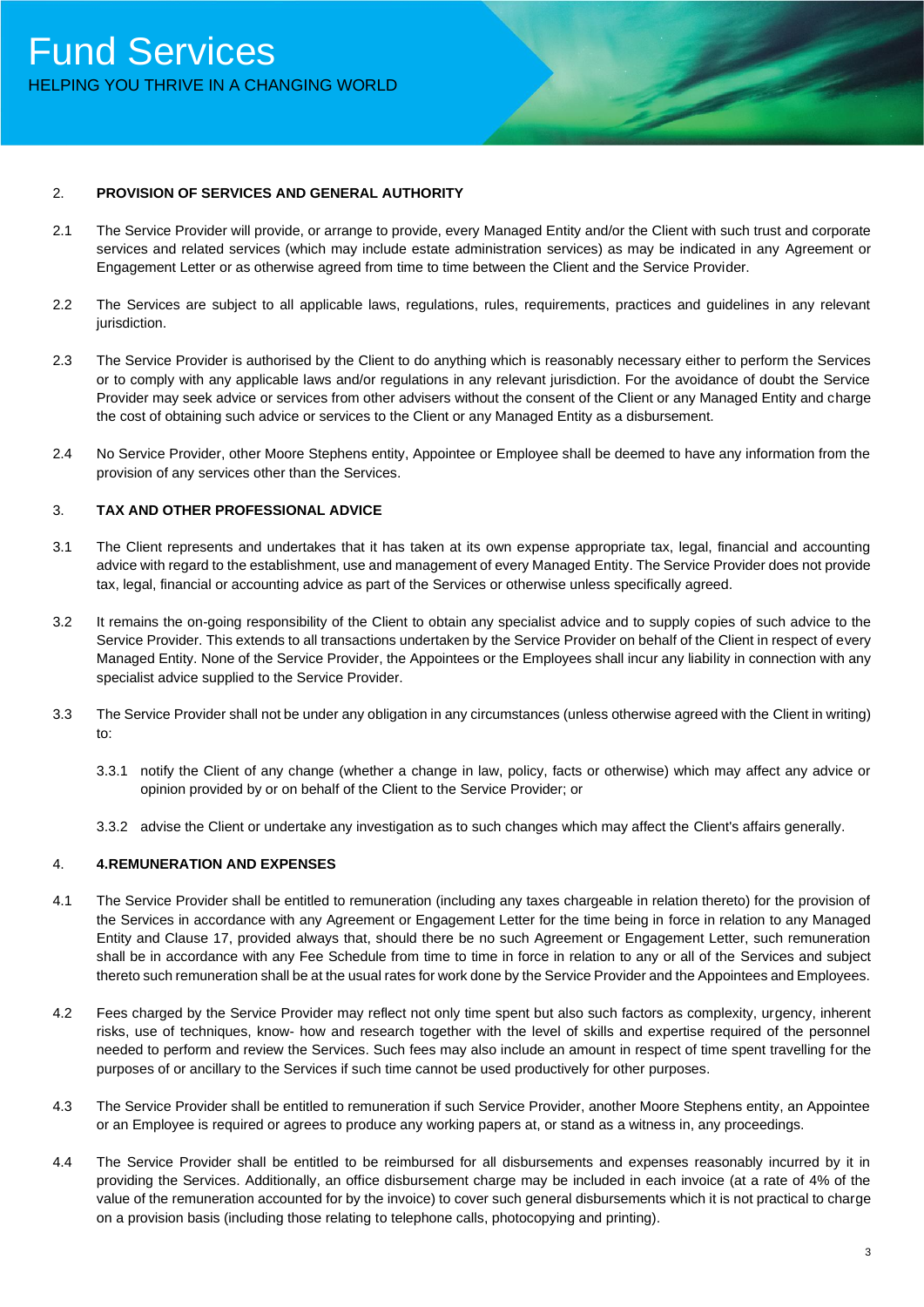## Fund Services HELPING YOU THRIVE IN A CHANGING WORLD

- 4.5 The Service Provider may raise an invoice at any time.
- 4.6 All monies payable to the Service Provider in connection with the Services shall be paid immediately on presentation of the relevant invoice.
- 4.7 The Service Provider may charge:
	- 4.7.1 interest at the rate of 5% per annum on all fees, taxes and disbursements which remain outstanding for more than thirty days but less than ninety-one days from the date of the relevant invoice (such interest to be accrued daily from the date of the relevant invoice and compounded ninety days thereafter); and/or
	- 4.7.2 interest at the rate of 10% per annum on all fees, taxes and disbursements (and any interest accrued and compounded in relation thereto) which remain outstanding for more than ninety days from the date of the relevant invoice (such interest to be accrued daily and compounded quarterly).
- 4.8 The Service Provider may deduct any unpaid sum payable to it in connection with the Services from money it is holding on account for, or from the assets of, the Client or Managed Entity without the consent of the Client.
- 4.9 Where an invoice has remained unpaid for more than sixty days the Service Provider may:

4.9.1 engage the services of any third parties it deems appropriate to assist it in the recovery of such invoice; or

4.9.2 notify any credit reference agency, industry regulator or other similar body that such invoice has not been paid,

and the Client and Managed Entity hereby agree to accept joint and several liability for all costs, fees and expenses the Service Provider incurs in connection therewith.

- 4.10 The Service Provider reserves the right to review the fees charged as specified in any Fee Schedule in force from time to time and may apply any such varied or increased fee levels to any Managed Entity with effect from the date upon which any revised Fee Schedule is deemed to come into force. The Service Provider will give notice to any Managed Entity and where appropriate the Client in respect of any such revisions to its Fee Schedules either before any such amendment shall come into effect or within a reasonable period after such amendment shall have come into effect but in such case before any invoice is rendered in respect of the revised fees.
- 4.11 For the avoidance of doubt, the provisions of this Clause shall remain in full force and effect notwithstanding the termination of the Services or any other provision of these Terms and Conditions ceasing to apply.

#### 5. **CLIENT'S OBLIGATIONS AND UNDERTAKINGS**

- 5.1 The Client hereby guarantees the payment of all sums payable by any Managed Entity to the Service Provider whether under any Agreement or Engagement Letter, these Terms and Conditions or otherwise. The Client agrees that the Service Provider may claim under this guarantee without first seeking recourse against the assets of any Managed Entity or any other person.
- 5.2 The Client shall ensure that every Managed Entity is kept in funds sufficient to allow it to meet in full all sums payable by each Managed Entity to the Service Provider (including disbursements) and for each Managed Entity to otherwise meet its liabilities as and when they become due.
- 5.3 No agreement by the Service Provider to invoice or send an invoice to a third party, acceptance by the Service Provider that a third party has agreed to pay an invoice, or acceptance by the Service Provider that the Client is insured shall be construed as a waiver of the Client's primary responsibility to meet in full all sums payable to the Service Provider.
- 5.4 Where the Client is more than one person:
	- 5.4.1 each such person hereby appoints the other such person(s) to act as his agent to exercise full power and authority in connection with the services on his behalf; and
	- 5.4.2 all obligations of the Client in connection with the Services shall be joint and several.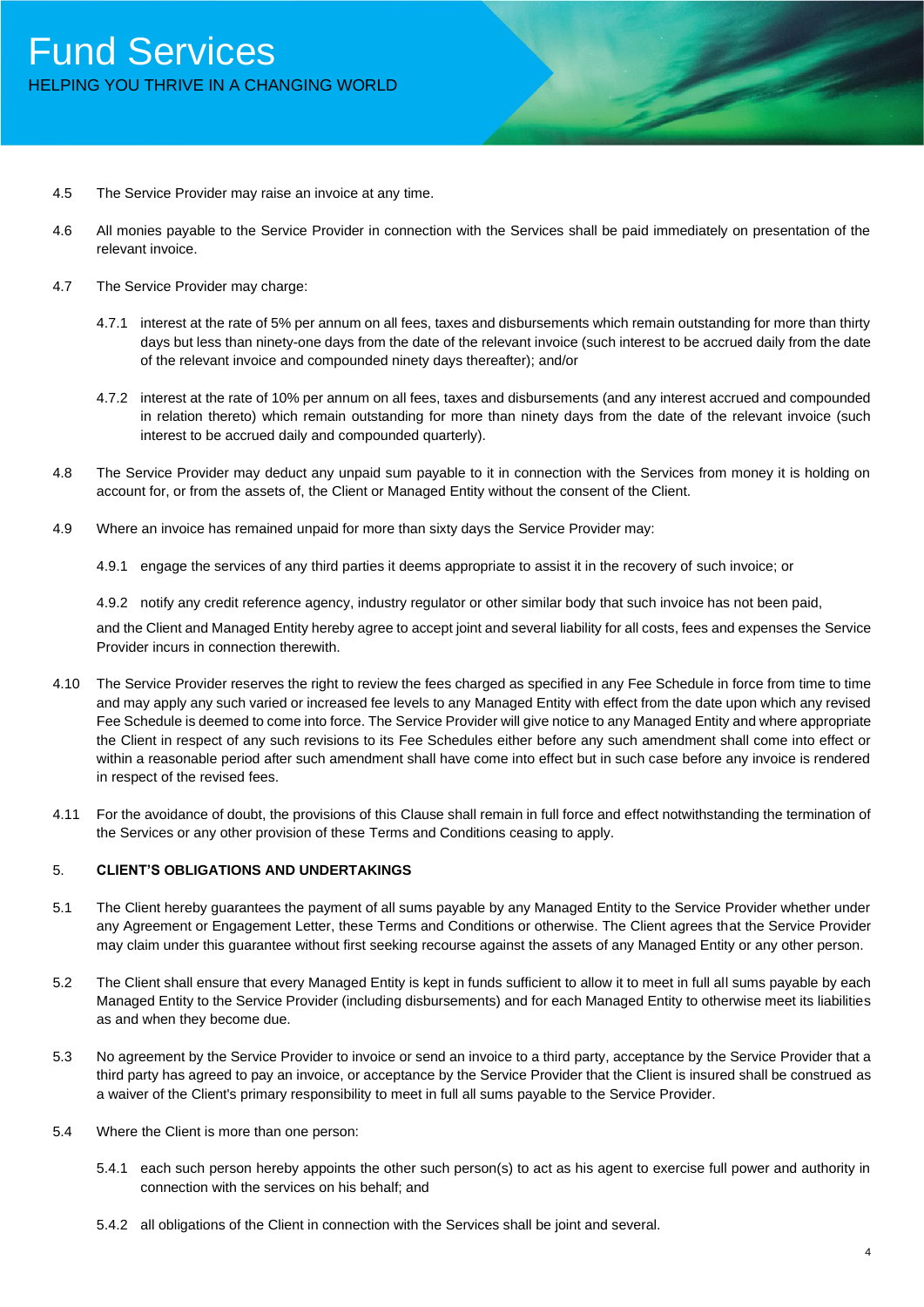#### 5.5 The Client hereby undertakes that:

- 5.5.1 all assets which are or will be introduced to any Managed Entity have been lawfully introduced and are not derived from or otherwise connected with any illegal activity;
- 5.5.2 no Managed Entity will be engaged or involved directly or indirectly with any unlawful activity or used for any unlawful purposes;
- 5.5.3 no Managed Entity will undertake any activities which will require a licence, consent or approval in any jurisdiction without first obtaining such licence, consent or approval or undertake any activities which will breach any conditions contained in any such licence, consent or approval;
- 5.5.4 the Client shall procure that every Managed Entity complies with all applicable laws, regulations and filing and disclosure requirements in all relevant jurisdictions (except to the extent that these are the responsibility of the Service Provider pursuant to an Agreement or Engagement Letter);
- 5.5.5 The Client has disclosed all material details about every Managed Entity which are relevant to the provision of the Services (including full details of all persons with a legal or beneficial interest in or control over every Managed Entity and full details of the matters listed in Clause5.5.7);
- 5.5.6 the Client shall provide such information as the Service Provider may, in its discretion, require in order to comply with all applicable laws and regulations (including any tax or other reporting obligations and 'know your customer' or other anti-money laundering, regulatory or disclosure requirements) and to provide the Services;
- 5.5.7 immediately upon becoming aware of the following matters, the Client shall notify the Service Provider of:
	- (a) any change in the legal or beneficial ownership or control of the Client or any Managed Entity;
	- (b) any material change in the activities of the Client or any Managed Entity;
	- (c) any event which could be reasonably foreseen to have a material effect on any Managed Entity, its assets or activities (including any act evidencing the insolvency of the Client or commencing its liquidation, winding up or dissolution) or upon the Service Provider's willingness to continue to provide the Services;
	- (d) the Client and/or any Managed Entity ceasing to hold any regulatory approval, consent or licence, or becoming subject to regulatory sanction;
	- (e) any actual or threatened proceedings or investigation of any kind in any jurisdiction which involve the Client or any Managed Entity and any progress thereof,

and it shall promptly provide such information as the Service Provider may, in its discretion, require in respect thereof;

- 5.5.8 where the Services include the provision of Appointees, the Client shall not, without the prior consent of the Service Provider, take any action, enter into any agreement or contract, give any undertaking, make any representation or otherwise incur any liability on behalf of any Managed Entity;
- 5.5.9 the Client shall notify the Service Provider in writing before alienating, assigning, selling, pledging or otherwise disposing of or encumbering any part of the Client's interest in any Managed Entity;
- 5.5.10 the Client shall not (without the Service Provider's written consent):
	- (a) use the logo, name, address, electronic mail, web-site address, telephone/telex/facsimile numbers of any Moore Stephens entity or allow the same to appear on any notepaper or documentation belonging to or connected with any Managed Entity or in any advertising material; or
	- (b) directly or indirectly solicit the employment of any Appointee or Employee of any Moore Stephens entity who is involved in providing the Services while the Services are being provided or for a period of twelve months following the termination of the Services; and
	- (c) the Client shall keep the Service Provider informed as to the business affairs, financial position and prospects of every Managed Entity, and it shall advise the Service Provider forthwith of any actual or proposed modification, alteration or addition to the constitutional documents of any Managed Entity.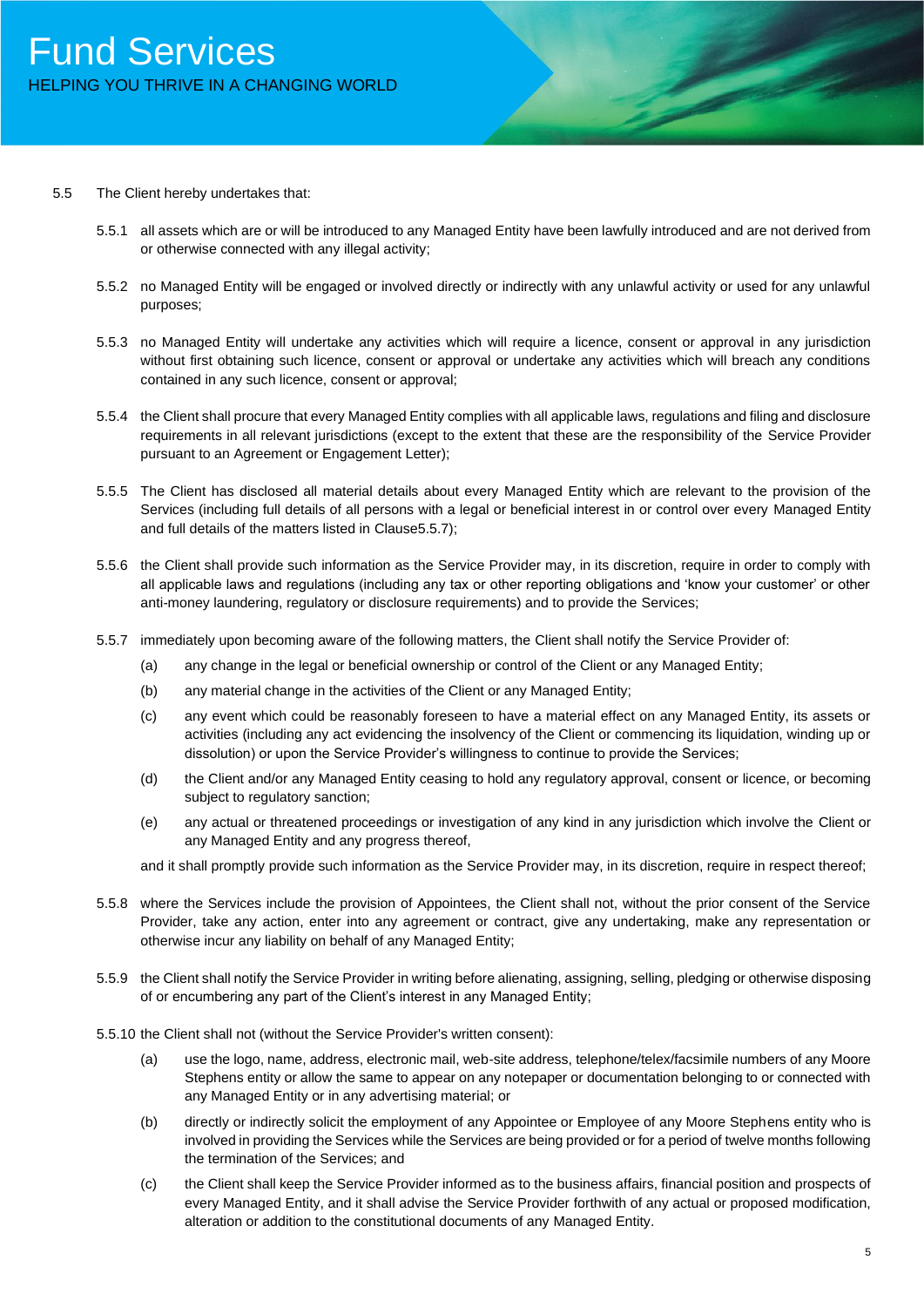## 6. **6.INSTRUCTIONS**

- 6.1 The Client acknowledges that any directors, trustees or other office-holders provided by the Service Provider will exercise independent discretion on any relevant matter in accordance with applicable law, regulations and the constitutional documents of any relevant Managed Entity.
- 6.2 Subject to Clause 6.1, the Service Provider undertakes to use reasonable endeavours to deal with and act upon instructions (in accordance with Clause 6.3) in a reasonably timely manner although it is agreed that the Service Provider may refuse at any time to comply with any instructions which in the opinion of the Service Provider:
	- 6.2.1 may contravene the provisions of the Service Provider's or any relevant Managed Entity's constitutional documents, any applicable law, regulation, permit, licence, policy statement, guidance note or codes of practice, or be inconsistent with any duty owed by the Service Provider, any Managed Entity, the Appointees or the Employees; or
	- 6.2.2 could result in damage to the reputation of any Moore Stephens entity; or
	- 6.2.3 could give rise to a material conflict of interest.
- 6.3 Subject to Clause 6.2, the Service Provider may act upon instructions (whether by letter, fax, email, telephone or otherwise) given by any person that it reasonably believes to be authorised to give such instructions on behalf of the Client. The Service Provider is not obliged to verify the identity of any person purporting to be so authorised.
- 6.4 Where the Service Provider does not believe that the person giving instructions is duly authorised or where the Service Provider is given instructions that it believes are unclear or contradictory, it may refuse to act upon such instructions until it receives evidence to its satisfaction as to the instructions or the person giving instructions.
- 6.5 None of the Service Provider, any other Moore Stephens entity, the Appointees or the Employees shall incur any liability:
	- 6.5.1 for its failure to comply with any instructions which are not in writing or which are unclear, contradictory, incomplete, ambiguous or contain errors; or
	- 6.5.2 for the non-receipt of any instruction, written or otherwise; or
	- 6.5.3 for the lack of authority of any person purportedly giving instructions on behalf of the Client; or
	- 6.5.4 for its failure to comply with any instructions pursuant to Clause 6.2 or for its refusal to act pursuant to Clause 6.4.
- 6.6 To ensure that the Service Provider is able to carry out the Client's instructions accurately, to help the Service Provider to improve its service and in the interests of security, the Service Provider may monitor and/or record the Client's telephone calls with the Service Provider and the Client consents to such monitoring and/or recording. The Service Provider's recordings shall be and remain the Service Provider's sole property and the Service Provider shall have the authority to deliver copies or transcripts of such recordings to any court, tribunal, arbitrator or regulatory authority of competent jurisdiction as it sees fit.

## 7. **CONFLICTS OF INTEREST**

- 7.1 Without prejudice to Clause 6.2.3, if any Appointee, Employee or Moore Stephens entity becomes aware or is notified of a material conflict of interest, the Client shall be notified and, if possible, procedures will be put in place to ensure confidentiality and independence of advice.
- 7.2 Notwithstanding Clause 7.1, in any case where the Service Provider considers there to be a material conflict of interest it shall have complete discretion to determine whether any Appointee, Employee or Moore Stephens entity may continue to provide the Services or cease to act, including by immediate termination of the Services. In the event that the Services are terminated no Appointee, Employee or Moore Stephens entity shall be liable for any expenses or losses arising from such termination.
- 7.3 without prejudice to Cause 7.4 the Service Provider shall be entitled to: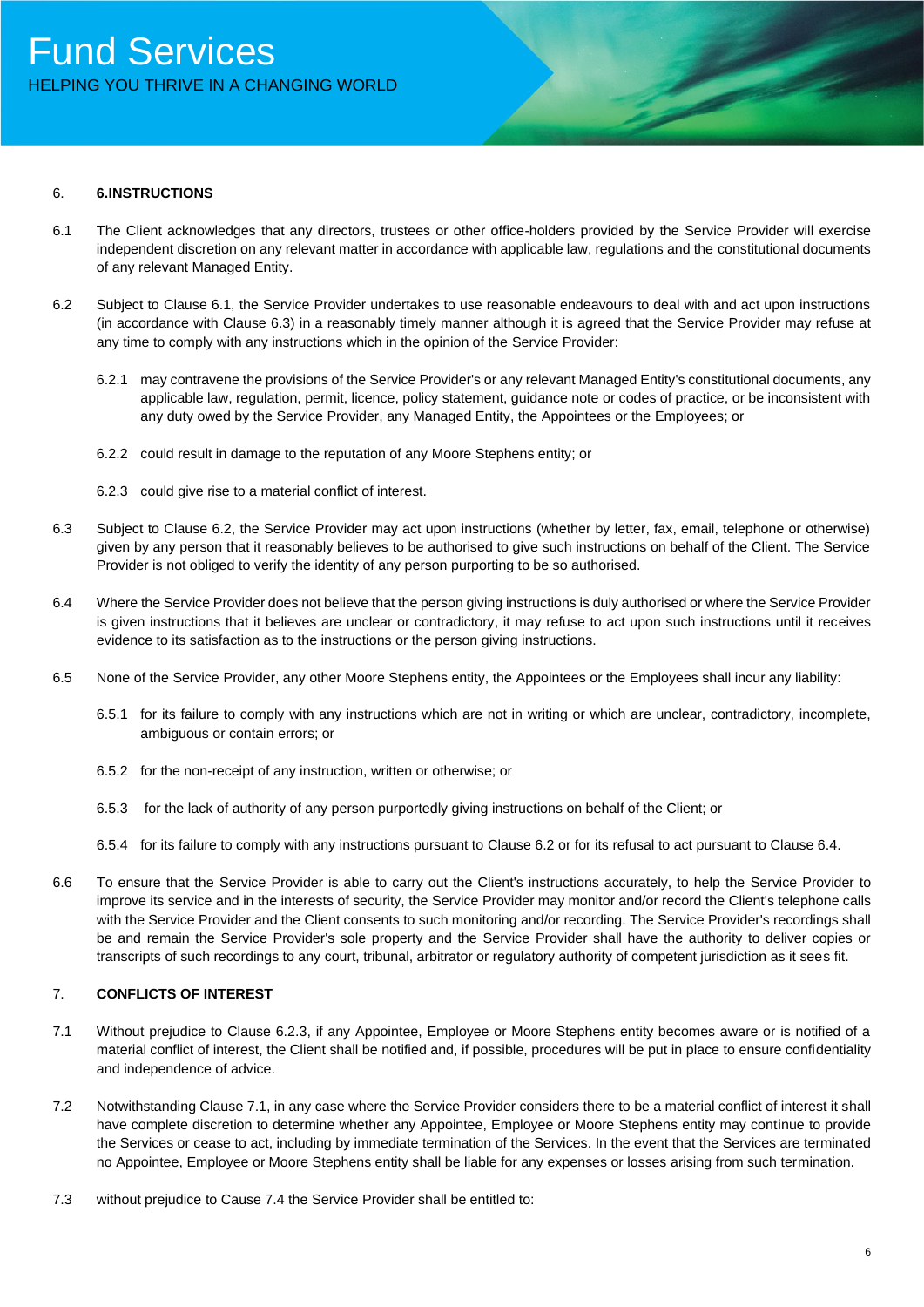- 7.3.1 employ any appropriate Moore Stephens entity to perform any service for or on behalf of a Managed Entity on the same terms and conditions as are usual between such Moore Stephens entity and its customers; and
- 7.3.2 invest money held by a Managed Entity in any company or unit or investment fund or scheme operated or managed by any Moore Stephens entity in the same circumstances and to the same extent as if that company or unit or investment fund or scheme were not so operated or managed by such Moore Stephens entity.
- 7.4 Any Appointee, Employee or Moore Stephens entity (or any of their agents or delegates) shall be entitled to retain any fees, commissions or other similar benefit obtained directly or indirectly in relation to:
	- 7.4.1 any purchase or sale of investments; or
	- 7.4.2 the Service Provider, any other Moore Stephens entity, the Appointees or the Employees acting in any capacity for or in connection with any trust, company, partnership, investment fund, scheme or other entity the shares, interests, notes or units of which are comprised in the assets of a Managed Entity; or
	- 7.4.3 any banking, investment advisory or other arrangement entered into on behalf of any Managed Entity; or
	- 7.4.4 the provision of any other services to or in connection with any Managed Entity.
- 7.5 Unless otherwise agreed with the Client in writing, an Appointee, Employee or Moore Stephens entity (or any of their agents or delegates) may, in its absolute discretion and without prior reference to or consent from the Client or Managed Entity, act in any transaction for or provide any services to any other person, client, trust, company, firm or other entity with which the Client is associated or has any dealings.
- 7.6 No Appointee, Employee, Moore Stephens entity, or employee of a Moore Stephens entity (or any of their agents or delegates) shall be obliged to disclose to the Client or take into consideration any fact, matter, finding or other information:
	- 7.6.1 if it would, or might, be in breach of any duty or confidence to any other person; or
	- 7.6.2 which comes to the attention of an Appointee, an Employee, or Moore Stephens entity (or any of their agents or delegates), but which does not come to the actual attention of any individual dealing with (or for) the Client.

## 8. **CONFIDENTIALITY**

- 8.1 The Service Provider will treat all personal data and sensitive data (whether recorded in a document or otherwise) that the Client provides to it as private and confidential information and will only disclose such confidential information in the following circumstances:
	- 8.1.1 where the Service Provider, another Moore Stephens entity, an Appointee or an Employee is authorised or required to disclose by any applicable law or regulation or by any court of competent jurisdiction or any competent judicial, governmental, supervisory or regulatory authority or professional or other body (including credit reference and fraud prevention agencies).
- 8.2 No Service Provider, other Moore Stephens entity, Appointee or Employee shall be under a duty to disclose to the Client or any Managed Entity any information which it has acquired or is deemed to have acquired about any matter affecting the Client or any Managed Entity in the course of acting for or providing services to another client or entity or in any way other than in connection with the provision of the Services.
- 8.3 The Service Provider may disclose information held about the Client and any Managed Entity to other companies which are, at the time of disclosure, group companies of (or otherwise related to) Moore Stephens.
- 8.4 For the avoidance of doubt, the provisions of this Clause shall remain in full force and effect notwithstanding the termination of the Services or any other provision of these Terms and Conditions ceasing to apply.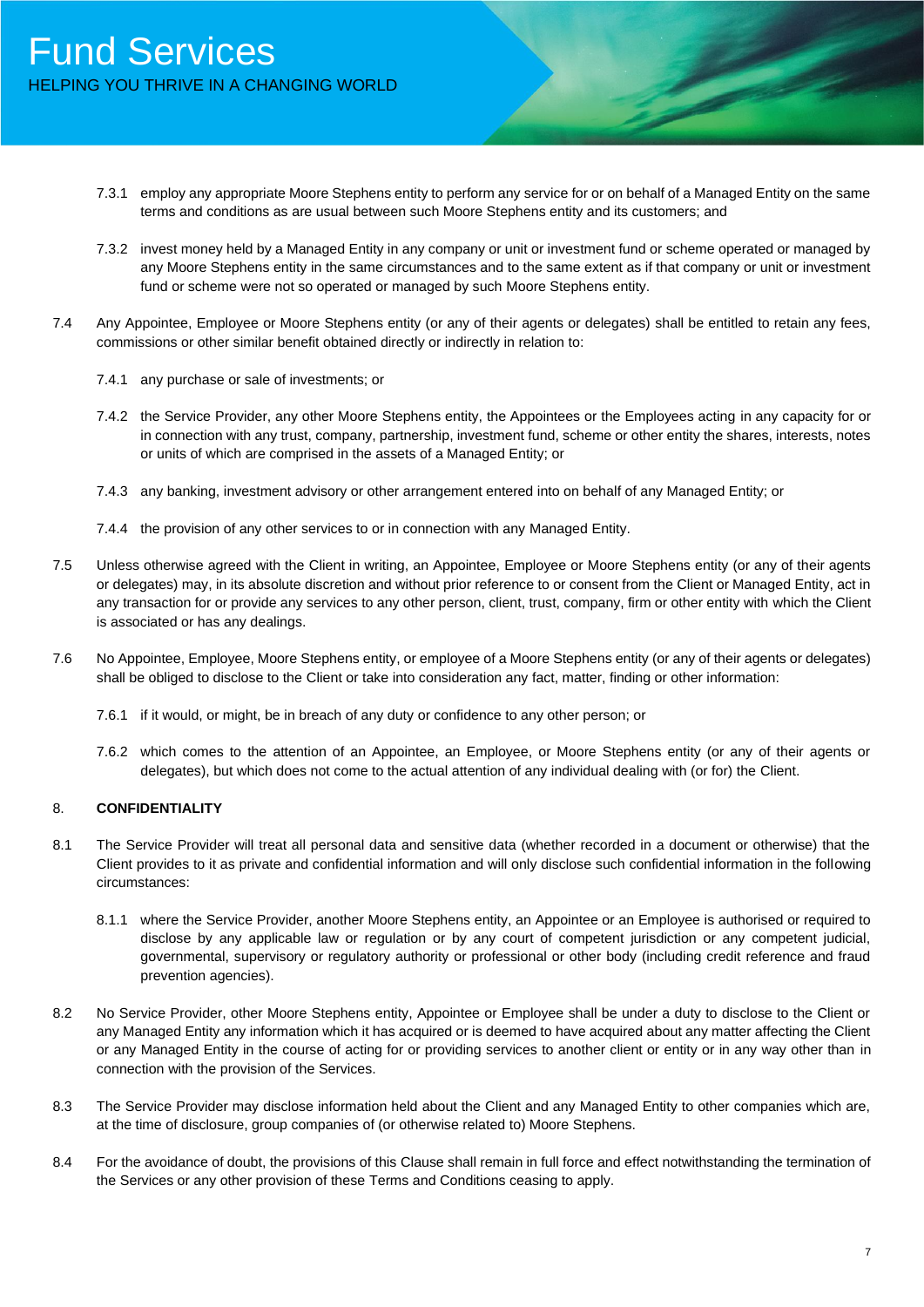#### 9. **INTELLECTUAL PROPERTY**

9.1 All correspondence files and records (other than statutory corporate records) and all information and data held by the Service Provider on any computer system is the sole property of the Service Provider for its sole use.

## 10. **DATA PROTECTION**

- 10.1 Unless otherwise specified in written form to you, we shall each be considered an independent controller and each of us will comply with the obligations applicable to us under the General Data Protection Regulation ("GDPR") and the Data Protection (Jersey) Law 2018.
- 10.2 If you require further information about our approach to compliance with the GDPR and Data Protection (Jersey) Law 2018 please see our detailed privacy notice on our website which can be found here.

## 11. **SAFE CUSTODY AND DOCUMENT RETENTION**

- 11.1 In the event that the Service Provider has agreed to provide safe custody services or where it otherwise holds original documentation relating or belonging to the Client and/or any Managed Entity as part of its provision of the Services, the Service Provider will keep all documents which it considers appropriate, or where it is requested by any Managed Entity to do so, in its safe custody facilities. These facilities are carefully regulated and controlled and designed to limit the possibility of unauthorised access or damage by fire. In the absence of gross negligence, the Service Provider accepts no responsibility for any documents held in safe custody that are damaged or lost as a result of theft, fire or water damage.
- 11.2 The Service Provider may refuse to release originals or copies of any documents belonging to the Client or Managed Entity until all fees, disbursements or other liabilities due and payable are discharged.
- 11.3 Where the Service Provider retains originals or copies of any documents following the termination of the Services, the Service Provider reserves the right (but shall not be under an obligation):
	- 11.3.1 to retain such documents for a period of ten years from the date of the termination of the Services and thereafter to destroy all such documents (whether originals, photocopies or electronic copies) at such times as the Service Provider in its sole discretion considers appropriate;
	- 11.3.2 (without prejudice to Clause 11.3.1) to make electronic copies of such documents as the Service Provider has retained and to destroy hard copies of such documents.
- 11.4 After the tenth anniversary of the termination of the Services the Service Provider may destroy all documents (of whatever nature and in whatever form) owned by the Client or Managed Entity or relating to the provision of the Services and the Client and Managed Entity accept that thereafter they shall have no right to call upon the Service Provider to provide any documents.
- 11.5 Where, during the provision of the Services, the Service Provider, other Moore Stephens entity, Appointee or Employee has created any internal memoranda, emails, attendance notes or other form of document not intended by the author to be supplied to or seen by the Client and/or any Managed Entity then such documents shall not belong to the Client or any Managed Entity and no Service Provider, other Moore Stephens entity, Appointee or Employee shall be obliged to disclose the same to the Client or any Managed Entity.

## 12. **CLIENT AND MANAGED ENTITY MONEY**

- 12.1 Money belonging to the Client or any Managed Entity may be held in individual designated accounts or in a general account for short periods during which such money may be pooled or comingled with other money which does not belong to any Moore Stephens entity. Subject thereto such money will be maintained separately from other funds held by the Service Provider.
- 12.2 Unless otherwise expressly stated in these Terms and Conditions or in an Agreement or Engagement Letter, interest will not be payable where money belonging to the Client or any Managed Entity is held in a general account.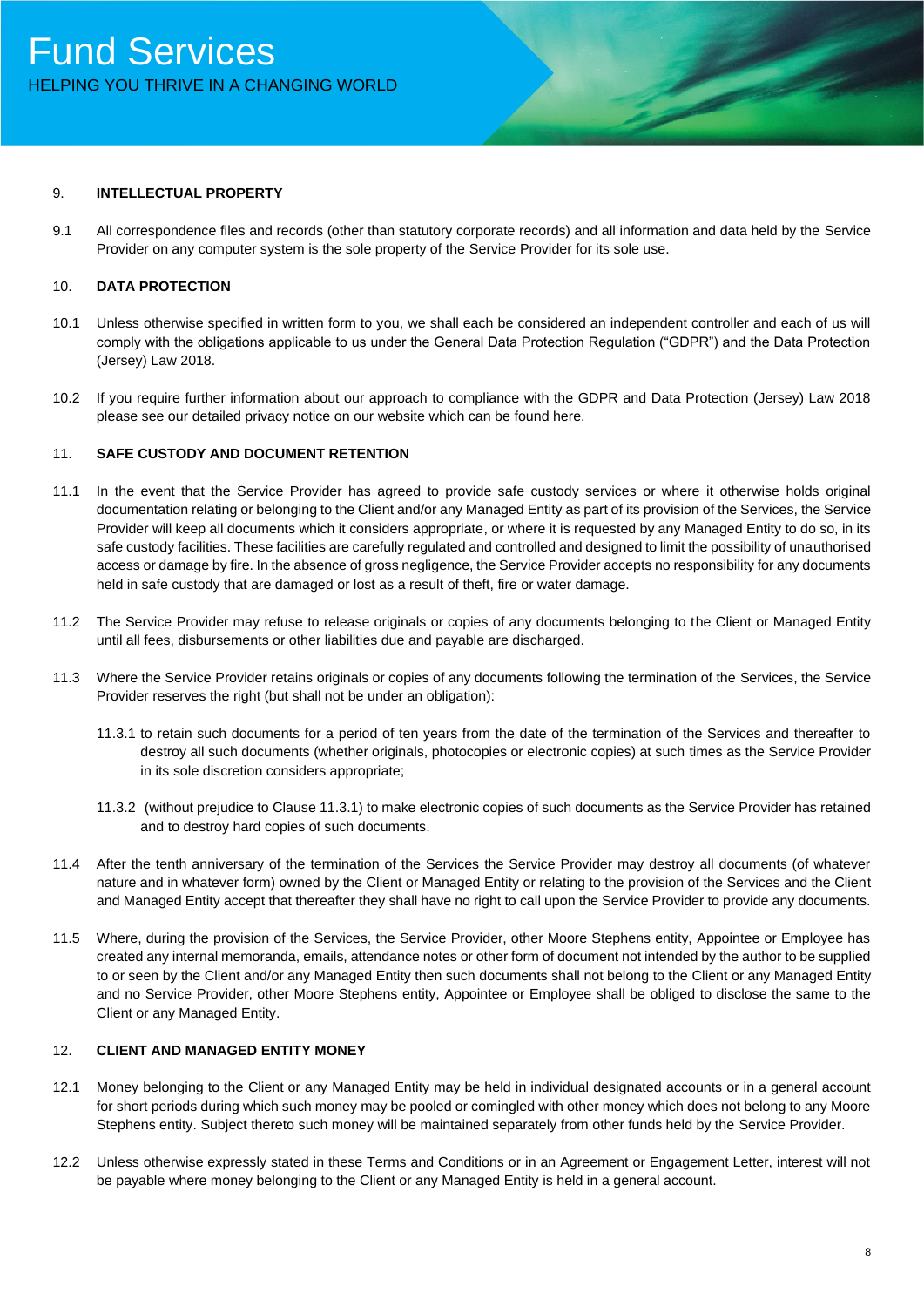- 12.3 On receipt of any monies the Service Provider must be satisfied as to the source of those funds. If it has any doubts as to the source of funds the Service Provider may refuse to receive or to return monies and/or be bound by law to notify the relevant authorities.
- 12.4 The Client or Managed Entity will not request the Service Provider to take or refrain from taking any action whatsoever in relation to funds or assets or documents of any nature which could in the sole opinion of the Service Provider result in a contravention of any law, regulation or policy in force from time to time in Jersey or in any other applicable jurisdiction. The Service Provider reserves the right not to comply with any request which in its sole opinion could potentially result in any such contravention or which in its opinion could result in any damage to its reputation or good standing.

## 13. **DELEGATION**

- 13.1 Without prejudice to Clause 7.3, in performing its duties hereunder the Service Provider may appoint at the expense of any relevant Managed Entity agents or other delegates to perform in whole or in part any of those duties.
- 13.2 To the extent permitted by applicable law, the Service Provider shall not be liable for any loss arising from a delegation made pursuant to Clause 13.1, including the negligence, fraud or wilful default of any agent or delegate, provided such delegation or continuation of the delegation was made in good faith and without neglect.

## 14. **LIABILITY OF SERVICE PROVIDER**

- 14.1 Each Service Provider is a separate party to these Terms and Conditions and nothing herein shall be taken to indicate that all or some of the Service Provider, the other Moore Stephens entities, the Appointees and/or Employees together constitute a partnership.
- 14.2 Except in the case of fraudulent acts, the total collective liability of the Service Provider, the other Moore Stephens entities, the Appointees and the Employees (and their agents and delegates) in connection with the Services:
	- 14.2.1 shall not exceed, in aggregate, £1,000,000; and
	- 14.2.2 shall be limited to the proportion of loss, liability or damage suffered after taking into account any contributory act or omission (or any contributory negligence) on the part of the Client or any Managed Entity, any amount the Client or such Managed Entity has recovered from a third party and any amount the Client or such Managed Entity would have been entitled to so recover but for an exclusion of liability agreed between such third party and the Client or such Managed Entity.
- 14.3 None of the Service Provider, any other Moore Stephens entity, the Appointees or the Employees shall be held liable for:
	- 14.3.1 any failure or delay in the performance of its obligations in connection with the Services arising out of or in connection with circumstances beyond its reasonable control (including acts of God, civil or military disturbances, outbreaks of war, acts of terrorism, natural disaster, acts of government or any other authority, accidents, labour disputes or any power, telecommunications or computer failure); or
	- 14.3.2 any indirect or consequential economic loss or damage whatsoever; or
	- 14.3.3 any form of insolvency (such as désastre, liquidation, administration or any similar process) suffered by an entity which is holding money belonging to the Client or any Managed Entity (and for the avoidance of doubt, such insolvency shall not affect the Service Provider's rights under these Terms and Conditions, including its rights to recover remuneration and expenses from the Client and/or any Managed Entity).
- 14.4 The Client undertakes to indemnify the Service Provider for itself and for the other Moore Stephens entities, the Appointees and the Employees and their heirs, successors, assigns and personal representatives (together the "Indemnified Persons") as trustee of this covenant and undertaking for the benefit of the Indemnified Persons, to the greatest extent permitted by law against all actions, suits, proceedings, claims, demands, costs, expenses and liabilities whatsoever which may arise from the provision of or the failure to provide the Services by the Service Provider or the other Indemnified Persons (as the case may be), other than any such liabilities arising from the fraud, wilful default or gross negligence of the Service Provider or Indemnified Person who is sought to be made liable.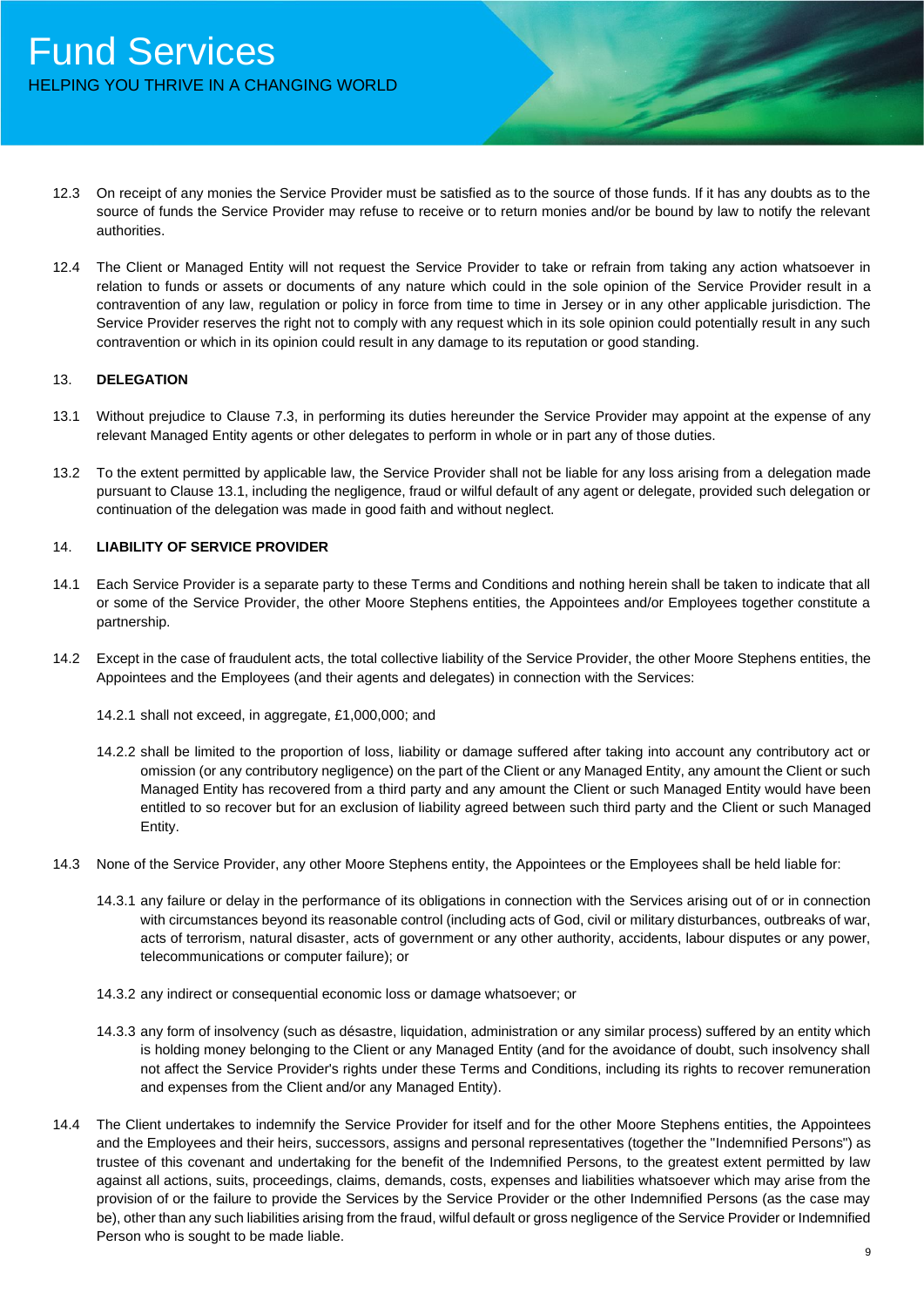- 14.5 The Client's undertaking and indemnity in Clause 14.4 shall extend to the Indemnified Persons' agents and delegates mutatis mutandis as if the Indemnified Persons' agents and delegates were listed as persons to whom the undertaking and indemnity is given in Clause 14.4 and the Service Provider shall hold the benefit of the undertaking and indemnity on trust for such agents and delegates and their heirs, successors, assigns and personal representatives.
- 14.6 Any claims sought to be brought or made by the Client or Managed Entity in connection with the Services shall, where provision of the Services is continuing, be brought or made within three years of the date on which the work giving rise to the claim was performed, or if the Services have terminated, be brought or made within three years of the date of such termination. In either case the relevant date shall be the earliest date on which the cause of action in contract or tort (including gross negligence) or under statute or otherwise shall be deemed to have accrued in respect of the relevant claims and for these purposes a claim shall be deemed to have been made when proceedings are commenced before a court of competent jurisdiction or other dispute resolution body.
- 14.7 The provisions of this Clause are without prejudice to any other limitation of liability or indemnity under an Agreement, Engagement Letter, or the general law or given in favour of the Service Provider or the Indemnified Persons and for the avoidance of doubt the provisions of this Clause shall remain in full force and effect notwithstanding the termination of the Services or any other provision of these Terms and Conditions ceasing to apply.

## 15. **IDENTITY INFORMATION AND VERIFICATION**

- 15.1 The Service Provider is required to operate anti-money laundering and other checks and procedures in respect of all aspects of the provision of the Services, including confirming source of funds and taxpayer identification information relating to individuals and entities. The time at which any such information and documentation is required and the form in which it shall be delivered to the Service Provider shall be determined by the Service Provider in its absolute discretion. If the Service Provider is not provided with such information and documentation as is reasonably required to enable the Service Provider to meet such ongoing obligations, it shall be entitled to suspend or terminate the provision of the Services with immediate effect and without liability or responsibility for any direct or indirect loss caused.
- 15.2 By providing such information and documentation, every relevant Managed Entity and the Client will be taken to have consented to the onward disclosure of such information to such third parties as shall in the opinion of the Service Provider be required in connection with the Services or necessary for the proper performance of the obligations of the Service Provider under any applicable law or regulation.
- 15.3 Information and documentation provided to the Service Provider may be subject to disclosure and production pursuant to orders of any court of competent jurisdiction or any competent judicial, governmental or regulatory body.

## 16. **SUPPLEMENTARY DOCUMENTS**

- 16.1 Where the Service Provider and a Managed Entity enter into an Agreement relating to the Services which does not expressly replace the Terms and Conditions in their entirety:
	- 16.1.1 in the event of any conflict between the terms of the Agreement and the Terms and Conditions, the terms of the Agreement shall prevail; and
	- 16.1.2 the Client shall ensure that every Managed Entity is kept in funds sufficient to allow it to meet in full all fees, remuneration, disbursements and expenses payable by such Managed Entity under the Agreement.
- 16.2 Where the Service Provider and the Client enter into an Agreement which expressly replaces the Terms and Conditions in their entirety, the Terms and Conditions shall cease to apply save as expressly stated otherwise in these Terms and Conditions and also without prejudice to any accrued right or obligation of the parties.

#### 17. **TERMINATION OF SERVICES**

17.1 The Service Provider may terminate the provision of the Services to a Managed Entity at any time in any of the following circumstances:

17.1.1 upon giving one month's written notice to any Managed Entity and, where appropriate, the Client;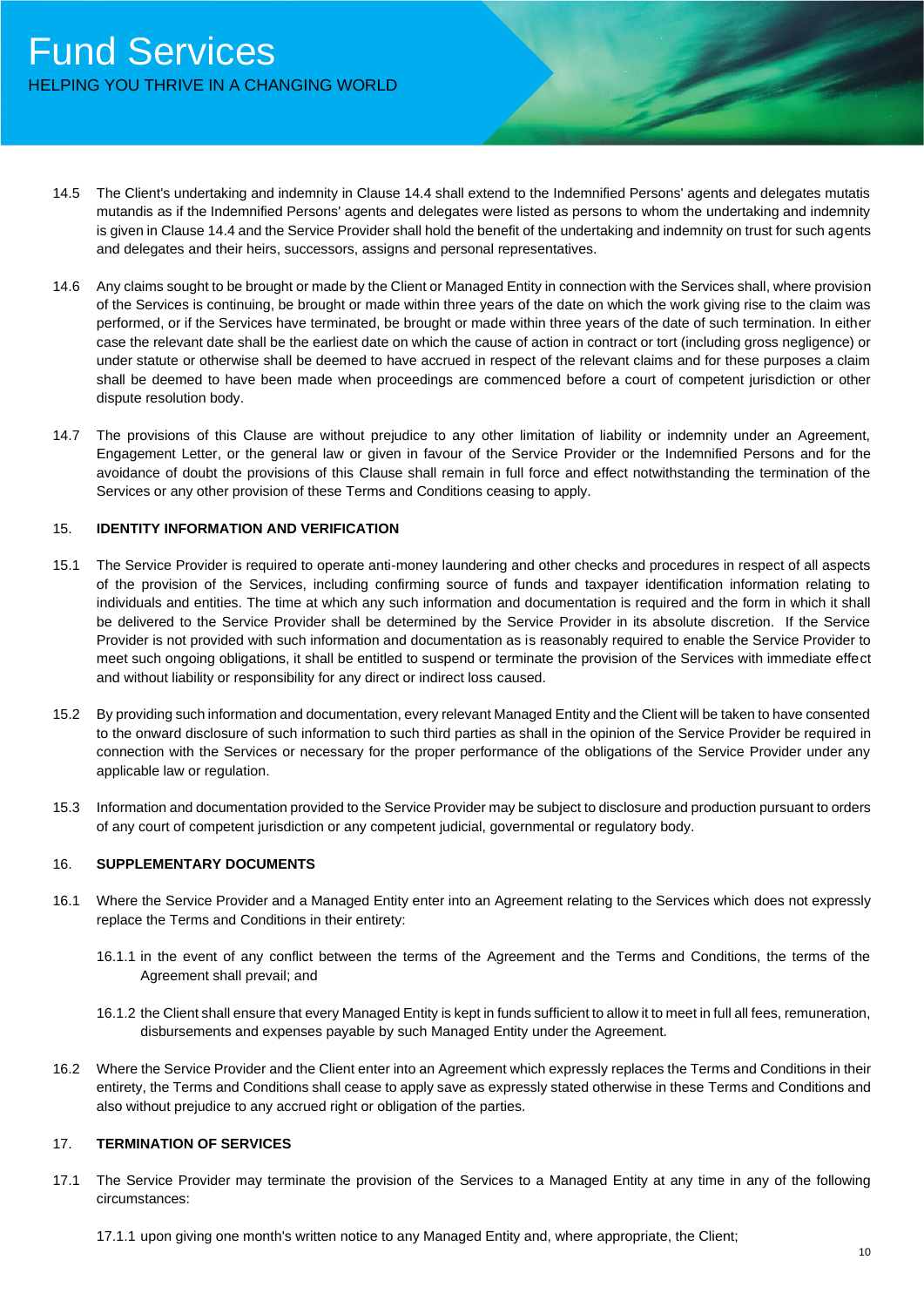- 17.1.2 immediately upon written notice given to any Managed Entity and, where appropriate, the Client if in the opinion of the Service Provider:
	- (a) the Client and/or any Managed Entity is or is likely to become insolvent or liable to be declared en désastre or subject to a creditors' (insolvent) winding-up or any equivalent or similar procedure in any jurisdiction; or
	- (b) the Client and/or any Managed Entity is in material breach of these Terms and Conditions or any Engagement Letter or Agreement; or
	- (c) there has been any change in ownership of any Managed Entity such that there shall be a new Client in relation to such Managed Entity; or
	- (d) the Client and/or any Managed Entity (or any of its officers or employees not provided by the Service Provider) has been charged with any criminal offence involving dishonesty or is or has been the subject of any criminal, judicial or regulatory investigation in any jurisdiction; or
	- (e) (in accordance with Clause 15) there has been a failure on the part of any Managed Entity and/or the Client to supply such anti-money laundering, crime prevention, tax compliance or client due diligence material ("CDD") in relation to any Client or any Managed Entity as shall be required by the Service Provider, any other Moore Stephens entity or any applicable law or regulation or if any such information supplied in relation to CDD is deemed by the Service Provider to be deliberately false or misleading; or
	- (f) any of the activities of any Managed Entity are no longer consistent with the activities contemplated in an Agreement or Engagement letter; or
	- (g) any fees, taxes and disbursements invoiced by the Service Provider in relation to any Managed Entity have remained outstanding and unpaid in whole or in part for more than thirty days after the invoice date or the Service Provider believes the Client or any Managed Entity either cannot or is unwilling to pay any sums due to the Service Provider.
- 17.2 The Client and any Managed Entity (where appropriate) may terminate the appointment of the Service Provider in respect of the Services on giving not less than ninety calendar days' written notice to the Service Provider.
- 17.3 Upon termination of the Services for any reason, any Managed Entity and the Client shall immediately provide details of the new service provider which shall be required in order to maintain such Managed Entity in good standing under the laws of its jurisdiction and shall provide an address to which the Service Provider may transfer all books and records of such Managed Entity. In the event that the relevant information in relation to any new Service Provider is not provided to the Service Provider by the date on which the notice to terminate the Services takes effect, the Service Provider reserves the right to withdraw Services without appointment of any replacement service provider and to arrange for the resignation of any directors, trustees or other officers of any Managed Entity without the appointment of successors (unless the laws and regulations prevent any such unilateral withdrawal). The Service Provider further reserves the right to transfer any shares or interests in any Managed Entity held by nominees into the name of the Client or other beneficial owner nominated by the Client in respect of such interest.
- 17.4 Upon termination of the provision of Services for whatever reason the Service Provider shall be entitled to:
	- 17.4.1 charge, in accordance with the usual rates for work done by the Service Provider and its Appointees and/or Employees, for all time spent and disbursements incurred (whether before or after the termination takes effect) in connection with the transfer of administration of any Managed Entity;
	- 17.4.2 make such retentions and receive such indemnities as it may require in respect of any actual or contingent liability and take such action as it deems necessary to limit such liability;
	- 17.4.3 retain any documents or assets (including assets held on behalf of the Client or Managed Entity or to the order of the Client or Managed Entity or on behalf of or to the order of any company or other body in common ownership with the Client or Managed Entity or otherwise connected or affiliated to the Client or Managed Entity in any manner) until such time as all fees, expenses, disbursements or liabilities due and payable are discharged;
	- 17.4.4 retain any fees paid in advance relating to a period after the termination takes effect.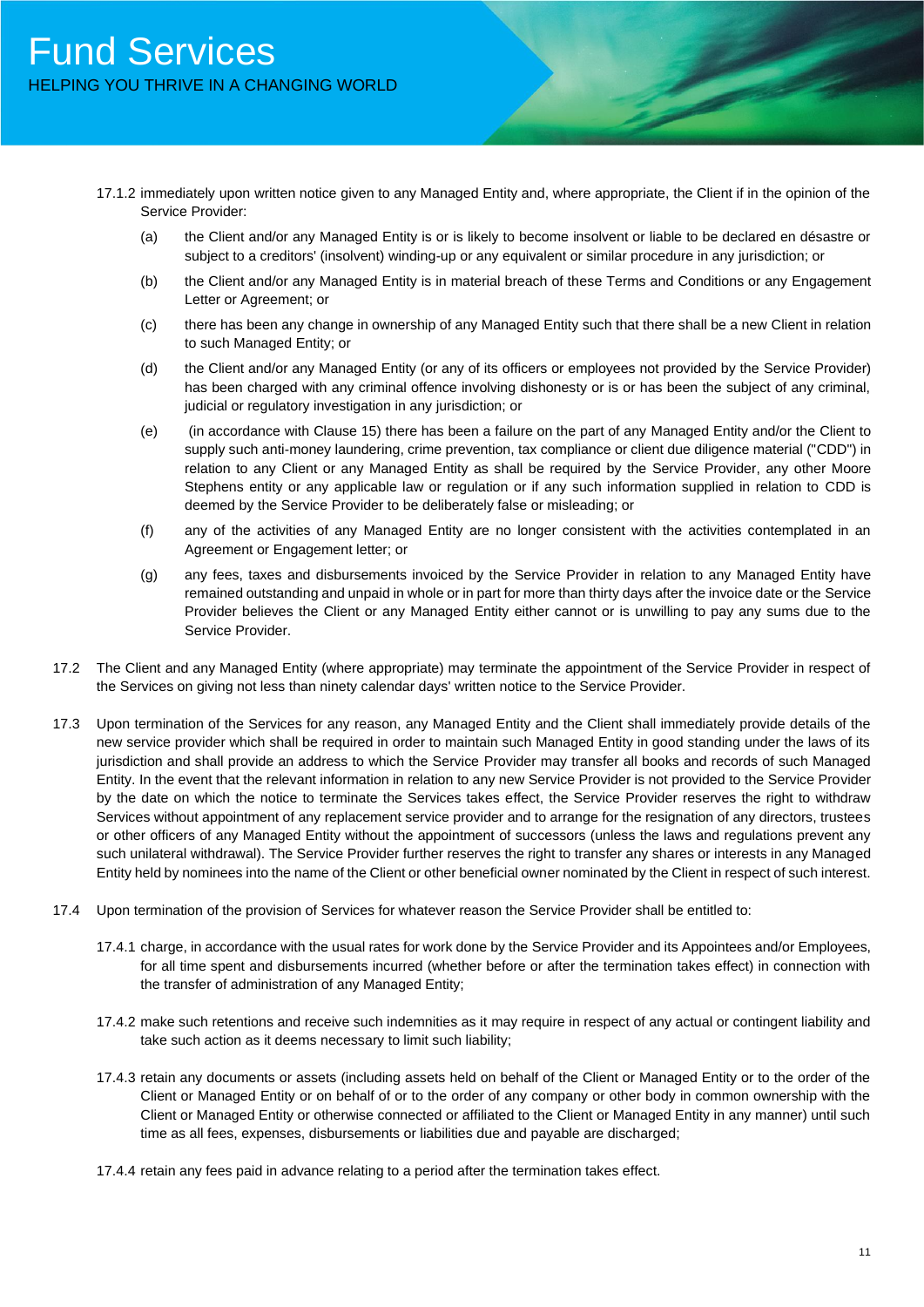#### 18. **ASSIGNMENT**

- 18.1 The Service Provider may assign or transfer the whole or any part of its rights and benefits under an Agreement or an Engagement Letter or these Terms and Conditions. For the purpose of any such assignment or transfer, the Service Provider may disclose information about the Client and any Managed Entity to any prospective assignee or transferee, provided that the Service Provider shall use its reasonable endeavours to procure that such prospective assignee or transferee is placed under an obligation of non-disclosure equivalent to that in Clause 8.
- 18.2 The Client shall not assign or transfer all or any part of its rights, benefits and/or obligations under an Agreement, an Engagement Letter, or these Terms and Conditions.

## 19. **INDEPENDENT CONTRACTOR**

19.1 The Service Provider shall for the purposes of (as the case may be) these Terms and Conditions, the Engagement Letter and/or the Agreement be deemed to be an independent contractor and, unless otherwise expressly authorised, shall have no authority to act on behalf of, or to represent, the Client in any way or otherwise be deemed to be an agent of the Client or to have the power to enter into any transaction on behalf of the Client or to bind the Client.

## 20. **SEVERABILITY**

20.1 If at any time a provision of these Terms and Conditions becomes invalid, illegal or unenforceable under the laws of any jurisdiction which affects the performance or enforceability of these Terms and Conditions, that provision shall, with respect to that jurisdiction only, be ineffective to the extent of such invalidity, illegality or unenforceability but the remaining provisions of these Terms and Conditions shall not be affected or impaired in any way.

#### 21. **COMMUNICATION AND NOTICES**

- 21.1 Unless the Client or any Managed Entity notifies the Service Provider to the contrary in writing, the Service Provider, all other Moore Stephens entities, the Appointees and Employees will assume that the Client and/or Managed Entity (as the case may be) consents to communication in person and by telephone, post, facsimile and unencrypted email.
- 21.2 The Service Provider, all other Moore Stephens entities, the Appointees and Employees will not be liable for any delay, misdirection, interception, corruption, loss or failure, or for any unauthorised redirection, copying or reading, of any communication sent by mail, facsimile, or email, or for the effect on any computer system of any email or email attachment or virus transmitted by or on behalf of the Service Provider, any other Moore Stephens entity, the Appointees or the Employees.
- 21.3 The Service Provider and other Moore Stephens entities may monitor all communications sent to or from them to check for compliance with their internal policies and to protect their businesses.
- 21.4 Any notice required to be given under these Terms and Conditions shall be in writing addressed to the party concerned at such address or on such facsimile number or at such e-mail address as such party shall from time to time notify to the other or others for the purpose, failing which at the registered office or the last known usual address of such party.
- 21.5 For this purpose, any notice:
	- 21.5.1 delivered personally shall be deemed to have been given at the time of such delivery;
	- 21.5.2 sent by ordinary post shall be deemed to have been given 72 hours after posting;
	- 21.5.3 sent by facsimile or e-mail shall be deemed to have been given at the time of despatch provided that notices received by the Service Provider other than during normal business hours and on normal business days shall be deemed to have been given immediately upon the Service Provider reopening for business; or
	- 21.5.4 sent by commercial courier shall be deemed to have been given on the date and at the time of signature of the courier's delivery receipt.